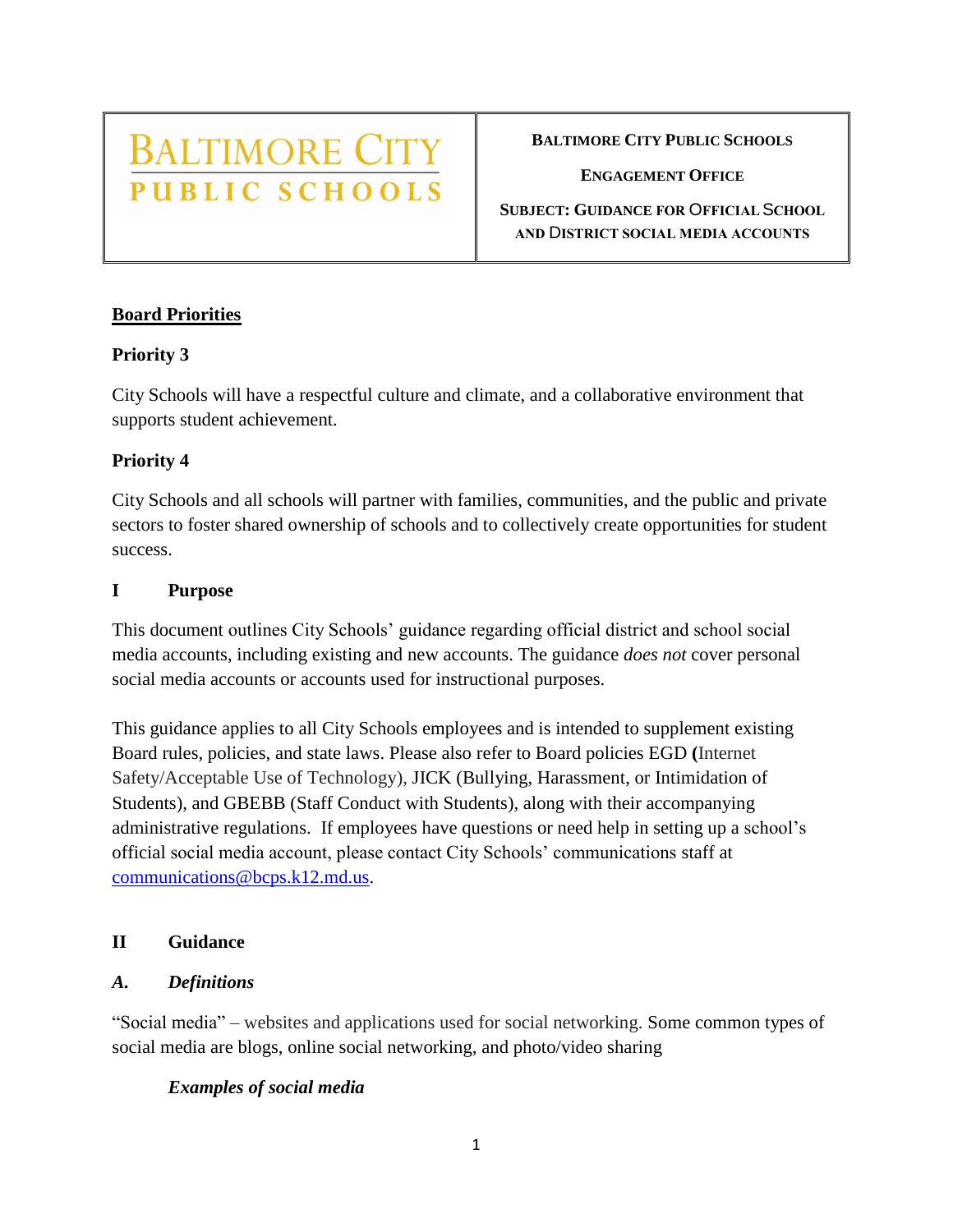- Facebook [\(http://www.facebook.com\)](http://www.facebook.com/)
- Twitter [\(http://www.twitter.com\)](http://www.twitter.com/)
- YouTube [\(http://www.youtube.com\)](http://www.youtube.com/)
- LinkedIn [\(http://www.linkedin.com\)](http://www.linkedin.com/)
- Vimeo [\(https://vimeo.com/\)](file://hqfs15/legal/PMMuhammad/Policy%20Drafts/Social%20Media%20Guidance/(https:/vimeo.com/))
- Instagram [\(http://instagram.com/\)](http://instagram.com/)
- Web logs (blogs)

"Social media administrator" – For official *school* social media accounts, the staff member designated by the school principal to post and manage social media accounts. For official *district* social media accounts, the communications director will designate communications staff to manage the accounts. Throughout this document, the singular *social media administrator* is used, but a principal may elect to appoint multiple administrators.

"Official school social media account" – A social media account over which school leadership has editorial control, created to represent the school and share information about it with the school community and public.

"Official district social media account" – A social media account over which the district's communications department has editorial control, created to represent the district and share information about it with stakeholders.

## *B. Protocols – Schools*

1. Social media sites can be a valuable resource and provide a great benefit to school communities. They can help share news; promote events; connect with parents, students, the community, and alumni; and market the school to prospective students, families, and partners. Though communicating through social media can be rewarding, managing social media accounts takes time and commitment. Too often, accounts are started and then rarely updated or even abandoned, leaving users frustrated, concerned, or with a bad impression. This document is intended to guide schools in their creation and maintenance of successful social media accounts.

City Schools' communications team is available to help schools set up accounts and answer questions [\(communications@bcps.k12.md.us\)](mailto:communications@bcps.k12.md.us).

a. Principals should identify a social media administrator. This person must be a district employee. While the social media administrator is responsible for the day-to-day operations of a school's social media channels, ultimately the responsibility for the social media content and activity rests with the school principal.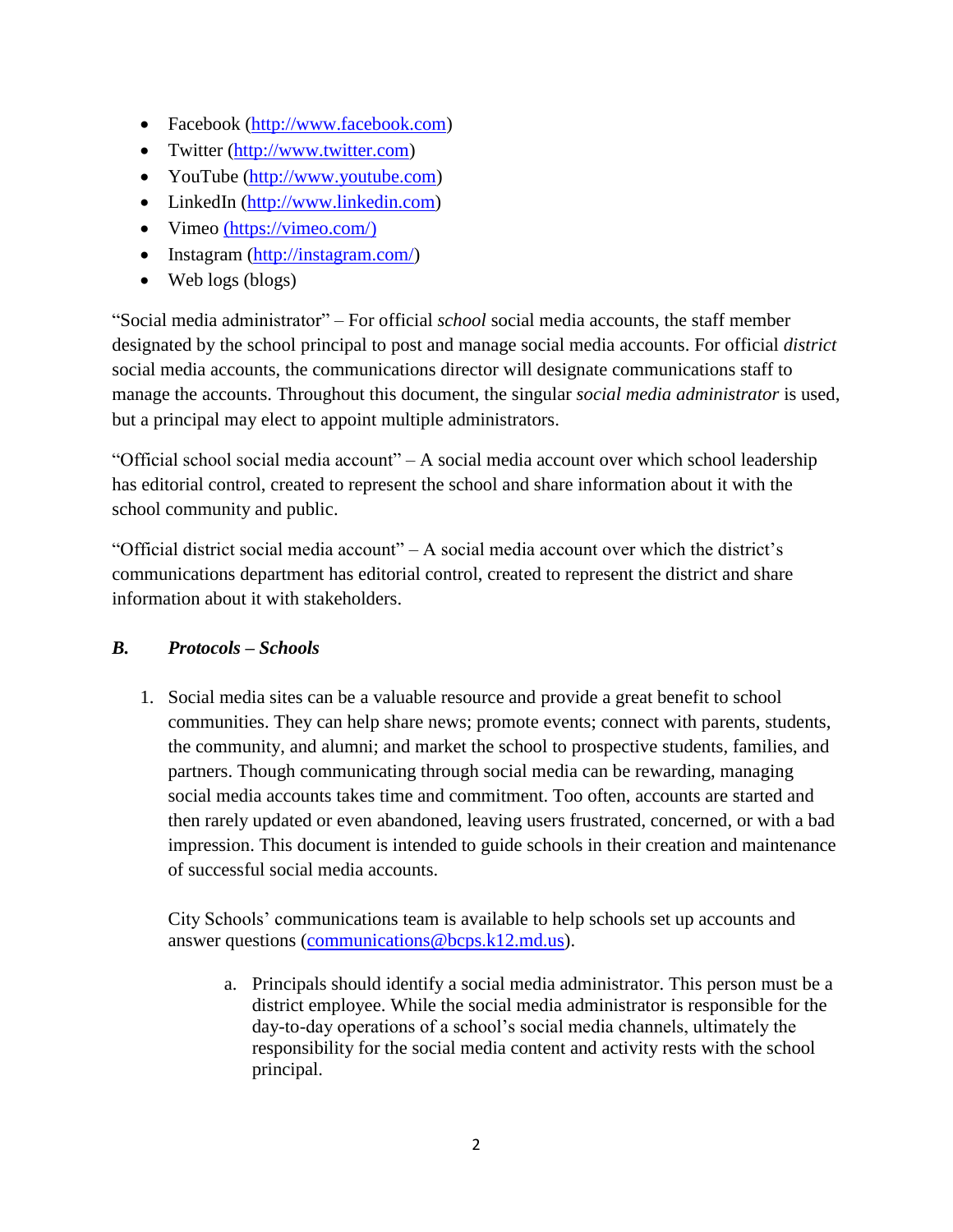b. The social media administrator's user name and the password he or she creates for each official social media account must be shared with the district's communications department [\(communications@bcps.k12.md.us\)](mailto:communications@bcps.k12.md.us), so that the account can be accessed should the administrator leave the school or the district and that the communications team can respond and assist if problems arise. This log-in combination should be appropriate for the school and not tied to a personal social media account or connected to a personal login combination. If the social media administrator leaves the school, the account must remain with the school, and the principal must immediately change all passwords and in some cases user names for official social media accounts. Please email the communications department [\(communications@bcps.k12.md.us\)](mailto:communications@bcps.k12.md.us) with updated information as needed, and at least annually.

Because principals are responsible for school social media accounts, principals should know all social media passwords and control who has access to them.

- c. The social media administrator should develop a strategy and plan for each social media account. Consider the school's goals (e.g., attracting more students, engaging parents and community partners, developing partnerships) and resources, and whether the social media administrator has sufficient time on an ongoing basis to execute the plan successfully. Principals should schedule time with the social media administrator to talk about priorities. If a school cannot devote the necessary time and resources to maintain a social media account, it should not open it.
- d. Use a professional City Schools email address that is completely separate from any personal social media accounts when registering a new social media account. Each social media account has an official "name" or "handle." Please base the social media account names on the official name of the school, not an individual's name (e.g., for Baltimore City Public Schools: @baltcityschools on Twitter, "City Schools" on Vimeo, and "Baltimore City Public Schools" on Facebook).
- e. Monitor and maintain the social media sites. Social media sites should be updated regularly with fresh content to keep people's interest. The social media administrator is responsible for posting new content regularly and, if comments are allowed, for responding to inquiries in a timely fashion. An inactive account can frustrate users or give the impression that a school is disorganized. Principals should allow the social media administrator enough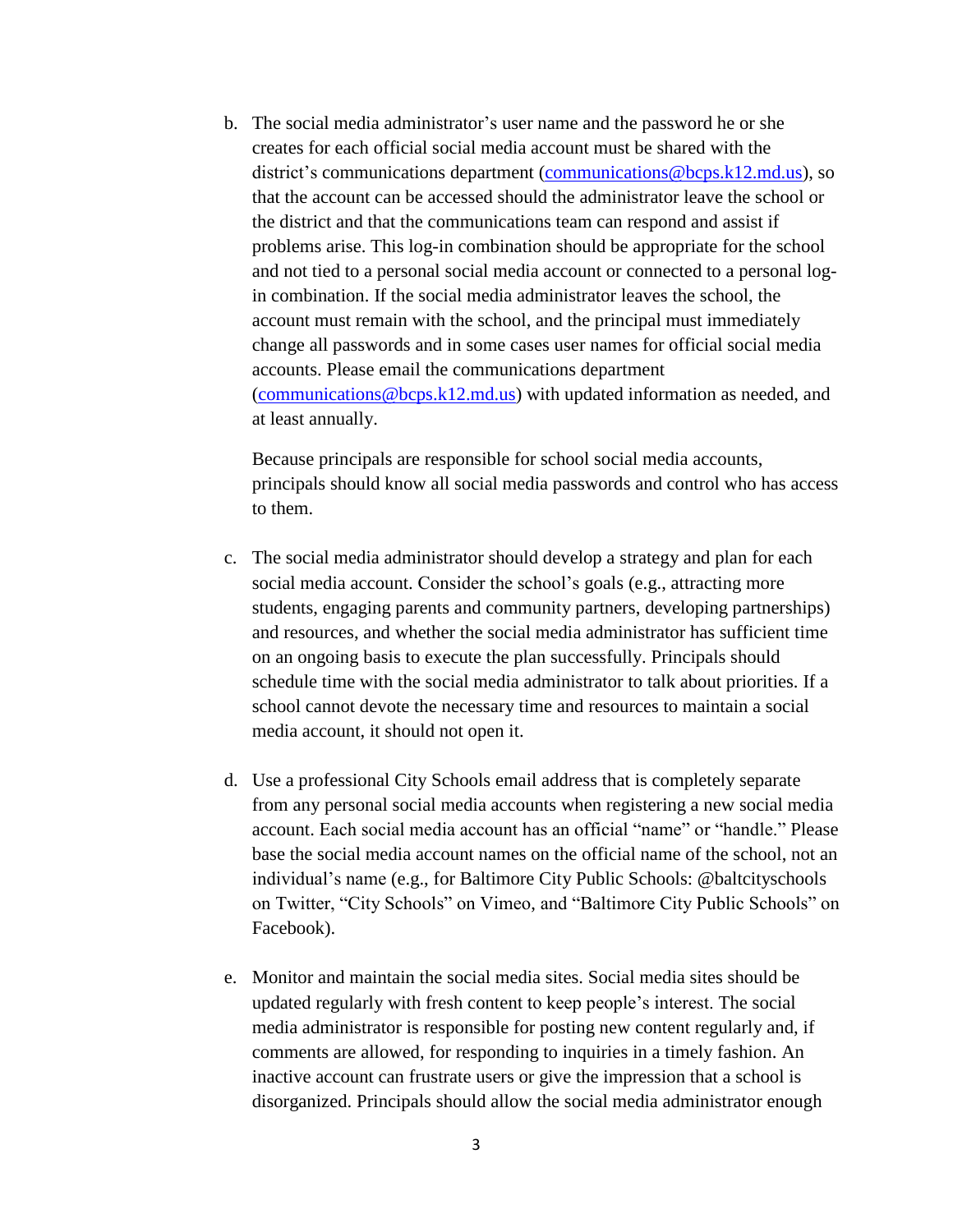time to post content.

- f. Consider whether the school principal and the social media administrator have the capacity to monitor comments or discussions posted to social media accounts, if commenting features are enabled on those accounts. Although social media accounts allow for lively and productive exchanges among interested people, they also can be the target of spam postings and negative comments. More seriously, comments can sometimes violate laws – for example, posting of copyrighted content without appropriate permission, posting of or including links to obscene or defamatory material, or posting confidential student information. When commenting features are enabled, the social media administrator must monitor posts on an ongoing basis, and must be knowledgeable about when and how to respond to posts that may raise concerns (see Section E below) and to delete posts that are clearly spam, include profanity or violate laws. This is an important and time-consuming responsibility. If it cannot be exercised consistently, then consider turning off commenting features and using your social media sites as announcement services rather than for interaction. If commenting is allowed on social media accounts, be prepared for spam postings and inappropriate comments and have a plan for how to respond. For all official school social media accounts, City Schools' district office reserves the right to delete comments, disable interactive functions, remove content, and close accounts.
- g. If the social media administrator uses the same computer or phone to post on personal and official school social media accounts, he or she should exercise caution and make sure he or she is logged into the right account before posting. Use of personal devices should be limited to times when the social media administrator does not have access to a City Schools device.
- h. Posts that include content from other sources need to adhere to copyright law.
- i. When posting photographs, check whether any students in the picture have completed the Opt-Out Form for Release of Student Directory Information, Media Reporting and Creative Work. Also, review all photos carefully. Photos, like written posts, are a reflection of the school and should be monitored for inappropriate content.
- j. Because of the wide dissemination that is possible through social media, issues of privacy take on heightened importance. Do not post privileged,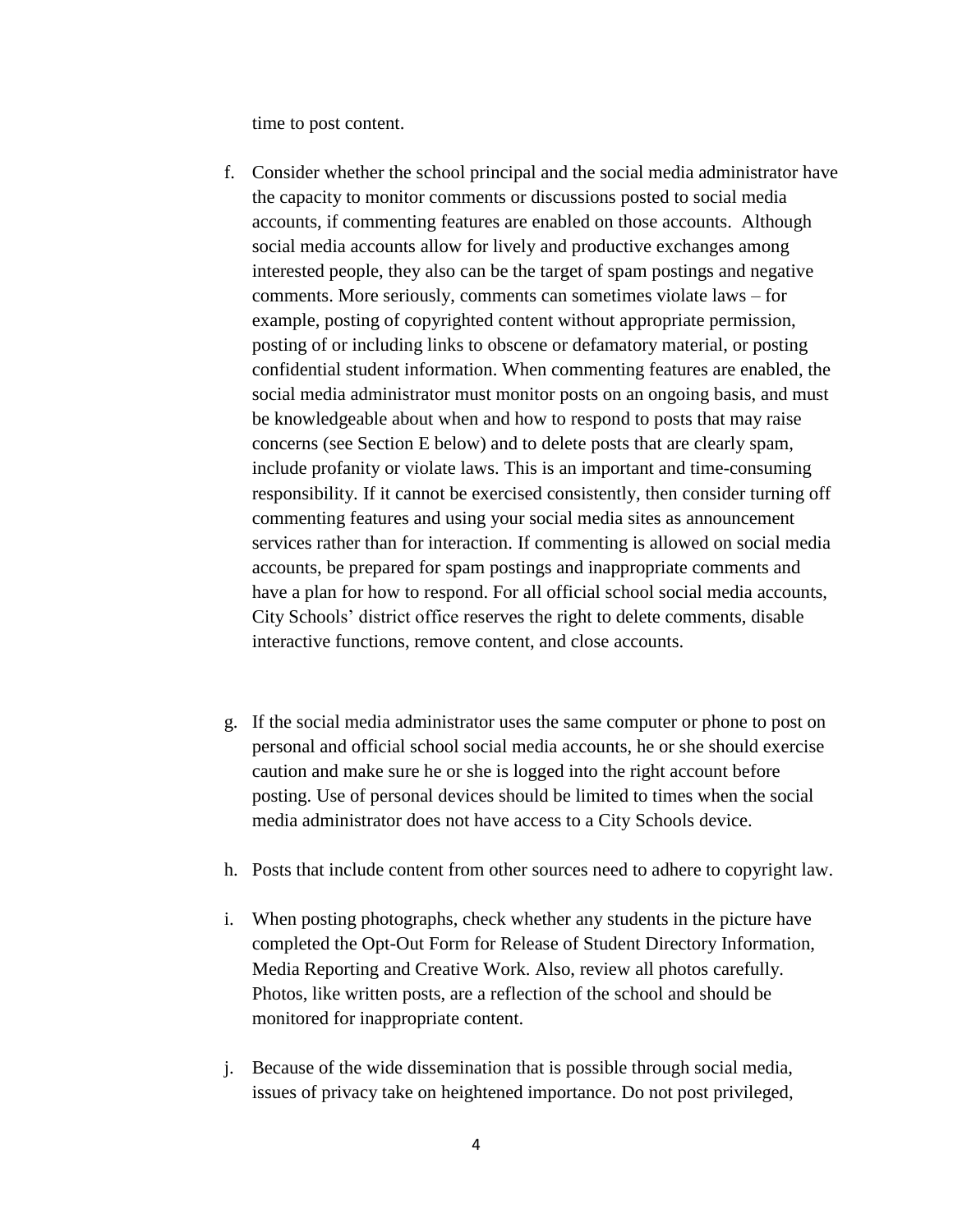proprietary, harmful or confidential information about students. Also, use only the first names of students when posting information about them.

- k. All school social media accounts represent their school communities. Before posting, social media administrators should always make sure their posts are professional and cast their school communities in the best possible light. Think before you post.
- l. When creating, exchanging, publishing, or otherwise distributing information in public forums, including social media, the following posts are prohibited: product advertisements; political lobbying or religious promotion; unauthorized copyrighted material or any other global communication that is disruptive to City Schools' operations; confidential City Schools information to unauthorized people or that violates City Schools' data protection guidelines.

#### *C. Protocols –District*

- 1. City Schools' official district social media sites will be managed by the communications department.
	- a. Individual district offices, departments, and divisions cannot create public social media accounts. However, private, invitation-only, moderated social media communities around a particular purpose (for example, communicating with new teacher hires who do not have district email addresses yet) are allowed.
	- b. Any district office, department, or division that would like to post on one of the official district social media accounts should email their request and desired post to [communications@bcps.k12.md.us.](mailto:communications@bcps.k12.md.us)
	- c. City Schools' official district social media sites will "like" or "follow" only
		- Other organizations, not private individuals (the exception is for individuals who tweet or use Facebook in their capacity as public figures – e.g., the governor, the mayor, the secretary of education, the state superintendent of education)
		- Individual schools within the district that have their own Twitter or Facebook accounts
		- School districts or superintendents in Maryland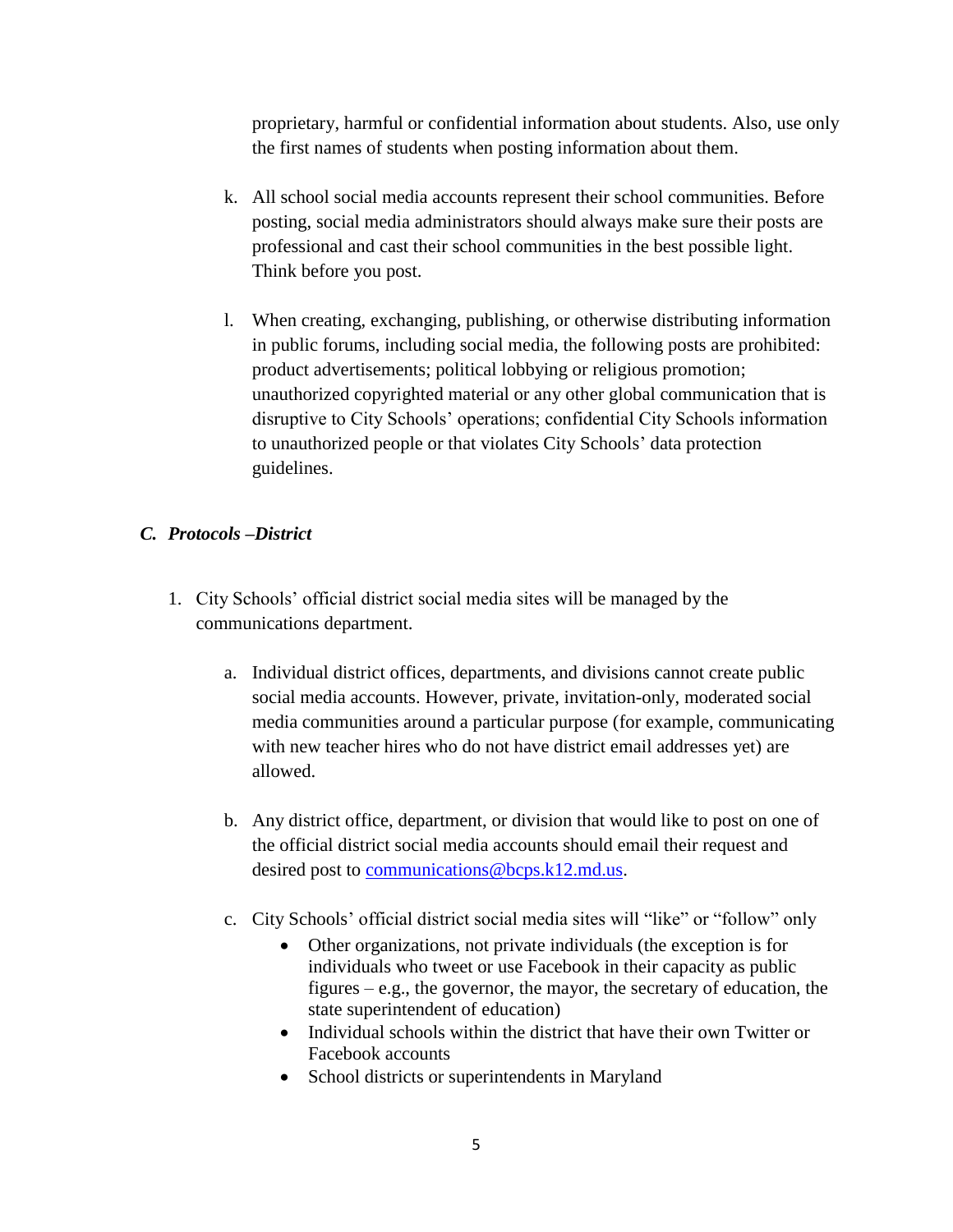- School districts or superintendents included in the Trial Urban District Assessment (TUDA) or the Council of Urban Boards of Education (CUBE)
- City, state, or federal government agencies (or their chief executives using social media in their public capacity) related to education
- State or national education organizations with which the district has an existing relationship
- Grant-making organizations and foundations that support education initiatives
- Baltimore education organizations
- Partners with which the district has an existing relationship at the district (rather than individual school) level – e.g., Maryland Science **Center**
- Education media outlets (e.g., EdWeek)
- Baltimore media outlets
- d. District sites will also adhere to guidance C.1. a-l above.

#### *D. Key Principles for Use of Social Media – All district and school-based staff*

- 1. Always keep the best interest of students, schools, and the district in mind when posting on social media. At City Schools, employees are held to high professional standards. These same standards apply when using social media.
- 2. Exercise caution, sound judgment, and common sense when posting content on social media. Take a minute to think about and proofread your posts before publishing them. Don't write anything you would not mind reading on the front page of the newspaper or hearing on the news.
- 3. Write interesting and relevant posts. Think about the information your school community needs to know or should know.
- 4. Maintain separate professional and personal accounts. If you are using social media on behalf of a school, use a dedicated account for the school and not a personal account.
- 5. Be judicious when deciding who to "like" or "follow." Because "liking" on Facebook or "following" on Twitter implies at minimum an interest in another person or organization – and possibly an endorsement or recommendation – use good judgment when making such connections.
- 6. Do not post privileged, harmful, or confidential information about students.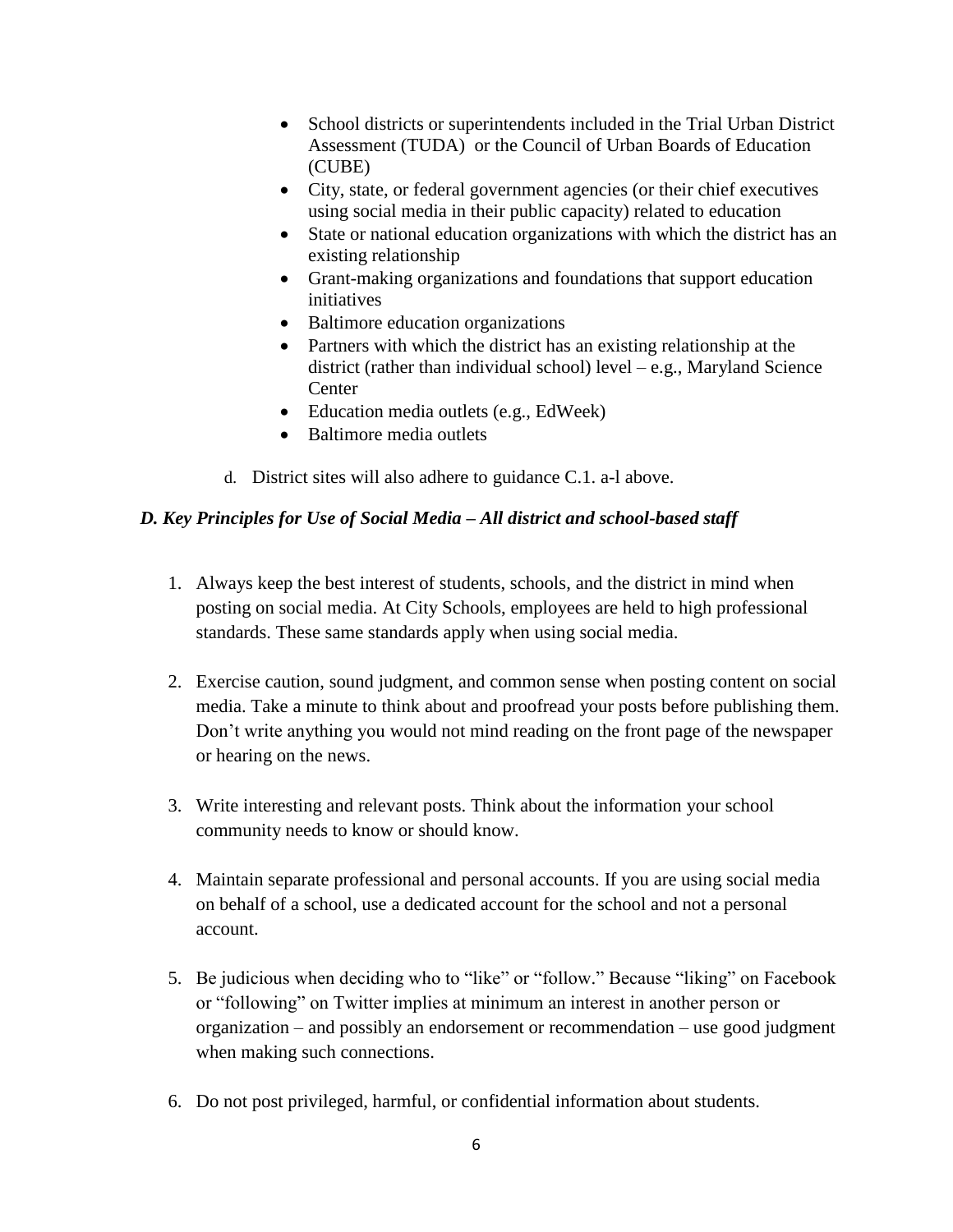7. When in doubt, consult Board policies and district administrative regulations for additional guidance.

#### *E. Reporting Misuse of Social Media*

- 1. If posts to school or district social media accounts whether direct posts or comments incite violence or threaten the safety or security of any member of the school community, the social media administrator must immediately notify school police and appropriate school and/or district leadership.
- 2. If posts to social media accounts are used as a form of online bullying, the social media administrator must immediately notify appropriate school and/or district leadership so that action as outlined in the Code of Conduct can be taken.
- 3. If school social media accounts are used in a manner that demeans, condemns, or berates others, including students or staff; embarrasses, defames, or harasses another student as defined by Board policy and district regulations; or in any manner violates local, state, or federal laws, and the person who posted the content can be identified, staff will use the procedures outlined in the Code of Conduct, Board policies JICK, JKA, and EGD, and accompanying regulations.

## *F. Violation*

1. Employees found to be in violation of this guidance document, Board policies, City Schools' regulations, or federal, state, or local laws may face disciplinary action up to and including dismissal, depending on the severity of the offense.

2. Employees who suspect that a City Schools' employee has violated this social media guidance should contact the Investigations Unit at 1-800-679-0185 or 443-642-4935.

#### **III Governing Policies and Documents**

- Internet Safety/Acceptable Use of Technology (Board policy EGD and accompanying regulation EGD-RA)
- Staff Conduct with Students (Board policy GBEBB and accompanying regulation GBEBB-RA)
- Bullying, Harassment, or Intimidation of Students (Board policy JICK and accompanying regulation JICK-RA)
- Student Discipline (Board policy JKA and accompanying regulation JKA-RB
- Code of Conduct
- Opt-Out Form for Release of Student Directory Information, Media Reporting, and Creative Work